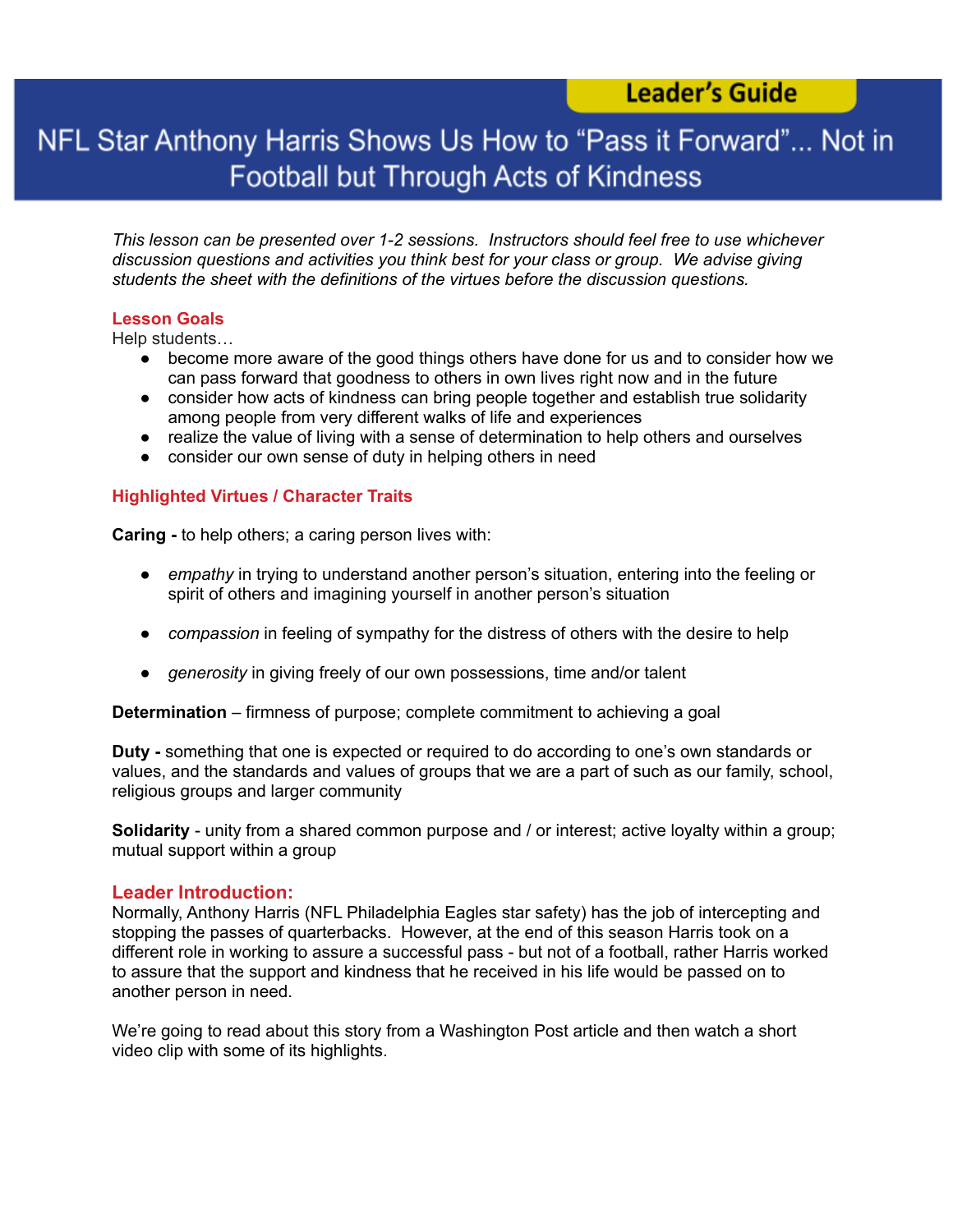#### **Lesson Text:**

(Teachers can consider reading this article to the class, having students take turns reading the article or reading it on their own.)

**[INSPIRED](https://www.washingtonpost.com/inspired-life/) LIFE** article by Sydney Page of The Washington Post

#### **Her dad died. So her favorite NFL star took her to the father-daughter dance.**

Philadelphia Eagles player Anthony Harris, 30, flew across the country to take Audrey Soape, 11, to her father-daughter dance on Jan. 28 after Soape's mother explained that Audrey's father died last year.

For Audrey Soape, the father-daughter dance is a big social event and always a highlight of her year. This year, though, as it was drawing near, the 11-year-old was filled with dread. Audrey's father died in March. Just five weeks later, she also lost her grandfather, who would have been her stand-in date to the dance. "We had such a horrible year, and she had been through so much," said Audrey's mother, Holly Soape. Still, Audrey wanted to attend the dance at her local church with all her friends.

About a month before the event, Soape started brainstorming date options for her daughter. One man came to mind. It seemed improbable that an [National](https://www.nbcphiladelphia.com/news/sports/eagles/eagles-player-takes-young-fan-to-daddy-daughter-dance-after-her-fathers-death/3128934/) Football League player would [say](https://www.nbcphiladelphia.com/news/sports/eagles/eagles-player-takes-young-fan-to-daddy-daughter-dance-after-her-fathers-death/3128934/) yes, but there was no harm in asking her daughter's favorite sports star. Soape sent an Instagram message a few days before Christmas to Anthony Harris, a [Philadelphia](https://www.philadelphiaeagles.com/team/players-roster/anthony-harris/) Eagles [player](https://www.philadelphiaeagles.com/team/players-roster/anthony-harris/) who is originally from Richmond. "I knew it was far-fetched and I didn't know what I was expecting," Soape said. "But I figured at least I would try."

"Hey, this is kind of a crazy big ask, and please feel free to say no, but there's this dance at the end of January," Soape wrote to the NFL player, explaining her daughter's predicament. "Is there any way you would consider doing this?" To her shock, he replied right away. Given that the football season was still in motion and there was a chance his team might make it to the playoffs, Harris couldn't immediately commit. "If we don't make it to the playoffs, I would be open to that," he wrote back to Soape.

This wasn't the first time Harris and Soape had corresponded. They started communicating periodically over Instagram in March 2020. Soape and her two children live in Pflugerville, Tex., just north of Austin, but she is originally from Minnesota. The Soape family has long been a fan of the Minnesota Vikings, and their favorite player is Harris — who played for the NFL team for six seasons before signing a contract with the Eagles in March 2021.

Soape spontaneously sent him a message on social media one day to let him know that she and her family are big fans and that they wanted to send their prayers and support amid the pandemic. The last thing she expected was a reply. "But he responded, which was kind of incredible," Soape recalled.

Every few months, she would write Harris to check in and let him know that her family was watching from home and rooting for him. Most often, to her delight, he would respond.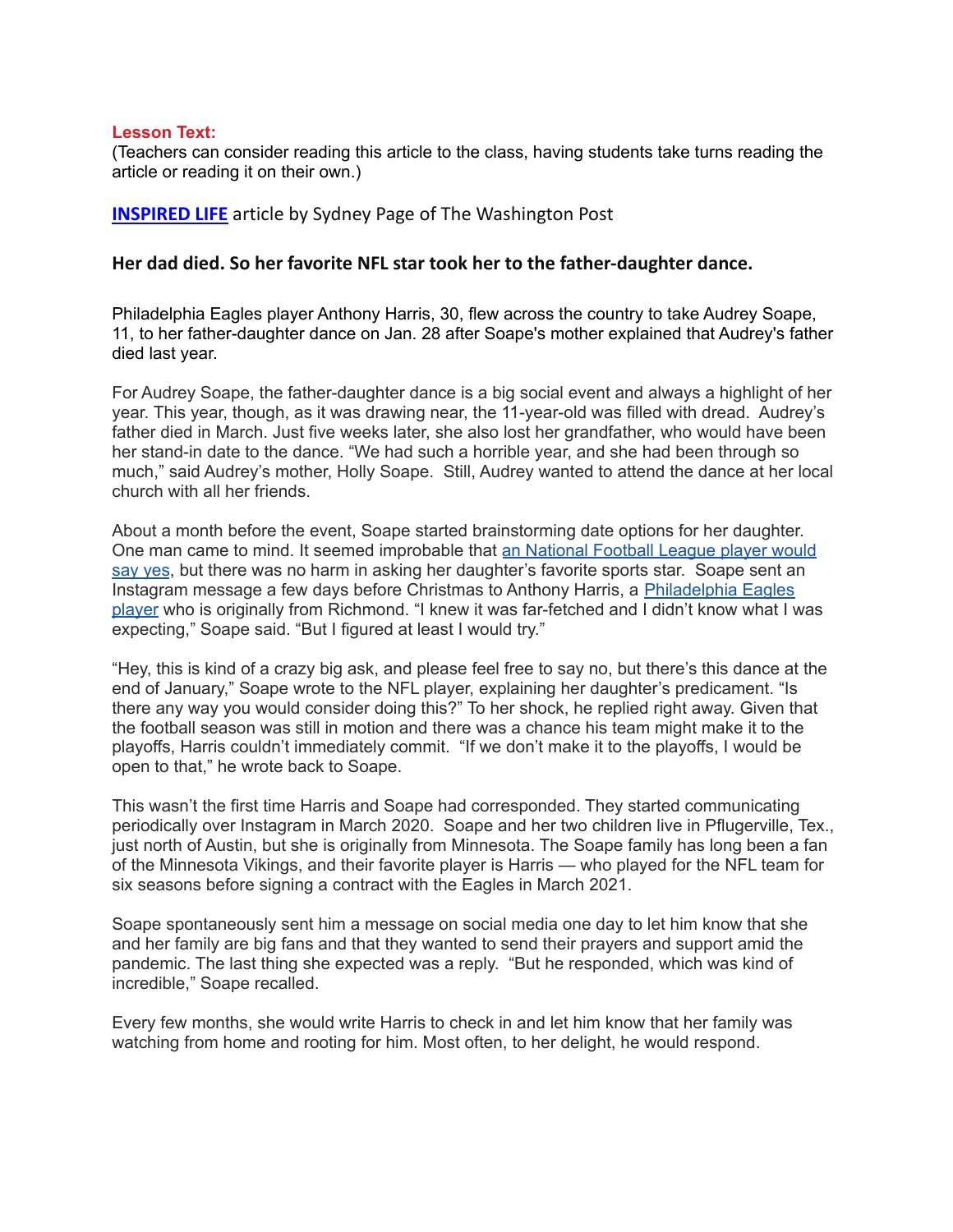In an interview with The Washington Post, Harris said he was touched by her support. "To continue those efforts really showed that they appreciated not only who I was as a player, but also what I was doing as a person," said Harris, 30. "This is somebody who never met me in person; this is somebody who has just been following my career and not only paying attention to what I do on the field, but also what I do off the field." For her part, Soape said she found "all his posts really down to earth" on social media, and "he just felt really personable and relatable to me." "He seemed so real and so genuine, and it really made me feel like he was more of a person that we could get to know," Soape continued.

She decided to send him a message the day after her husband died in a tragic accident, hoping he would send back a word of condolence. Harris, who was raised by a single mother, wanted to return the support Soape had given him over the years. "I will absolutely pray for you," Harris wrote to her. "Please let me know if you need anything."

Soape said she never expected to take Harris up on his offer, but for her daughter's sake, she figured it was worth a shot. When it became clear in mid-January that the football [season](https://theeagleswire.usatoday.com/2022/01/16/jalen-hurts-eagles-bucs-nfc-playoff-loss-wild-card-nfl-draft-first-round-picks/) was over for the [Eagles](https://theeagleswire.usatoday.com/2022/01/16/jalen-hurts-eagles-bucs-nfc-playoff-loss-wild-card-nfl-draft-first-round-picks/), Harris kept his word. He told Soape that he would fly across the country to accompany Audrey to the father-daughter dance at the Fellowship Church in Round Rock, Tex. Harris said he was moved by Soape's invitation and recognized her as "a mother doing what she can to provide for her family." He wanted to try to make a sad situation better, in some small way.

When Harris confirmed that he would be there, "I was really blown away," Soape said. "It was just disbelief." Harris also insisted on buying Audrey a brand-new dress and shoes to wear that night, and he arranged for her to get her hair and makeup done. "He spared no expense whatsoever, and he just wanted to make sure that she felt special and cared about," Soape said.

"I wanted to try to make it a very unique experience," Harris echoed. "I wanted her to feel like a princess." He also wanted to alleviate some costs, as "deaths could come with some financial burden as well," he said. "I thought that this would take another load off of what the family was going through." On Jan. 28, Harris arrived at the Soape's home to pick up Audrey for the dance. She stepped outside, wearing her new floral dress with tan heels, to meet her date for the first time.

"I couldn't believe that this was happening," Audrey said. In equal measure, "I was nervous and excited to meet him." The feelings were mutual: "I think I might have been a little more nervous than she was," Harris confessed with a laugh. But he did everything possible to make Audrey feel comfortable around him, by chatting with her and trying to relate to her as best he could. His efforts worked. Before long, "it didn't feel like I was with someone that was in the NFL," Audrey said.

"It felt like I was with a normal person that was my friend." The duo danced and laughed for several hours that night, and they also participated in a scavenger hunt. "We had fun. That was what it was all about," Harris said. Soape volunteered to chaperone at the event so that she could spend some time with her favorite football player, too. "He had such a sense about him where if he could tell she was feeling nervous or uncomfortable, he would just break the ice," Soape said. "He really just engaged with her the entire night and made sure she never felt alone."Plus, she added, "when you see someone show up for your kid to make them feel special, to make them feel unique, it was just so unbelievably touching for me."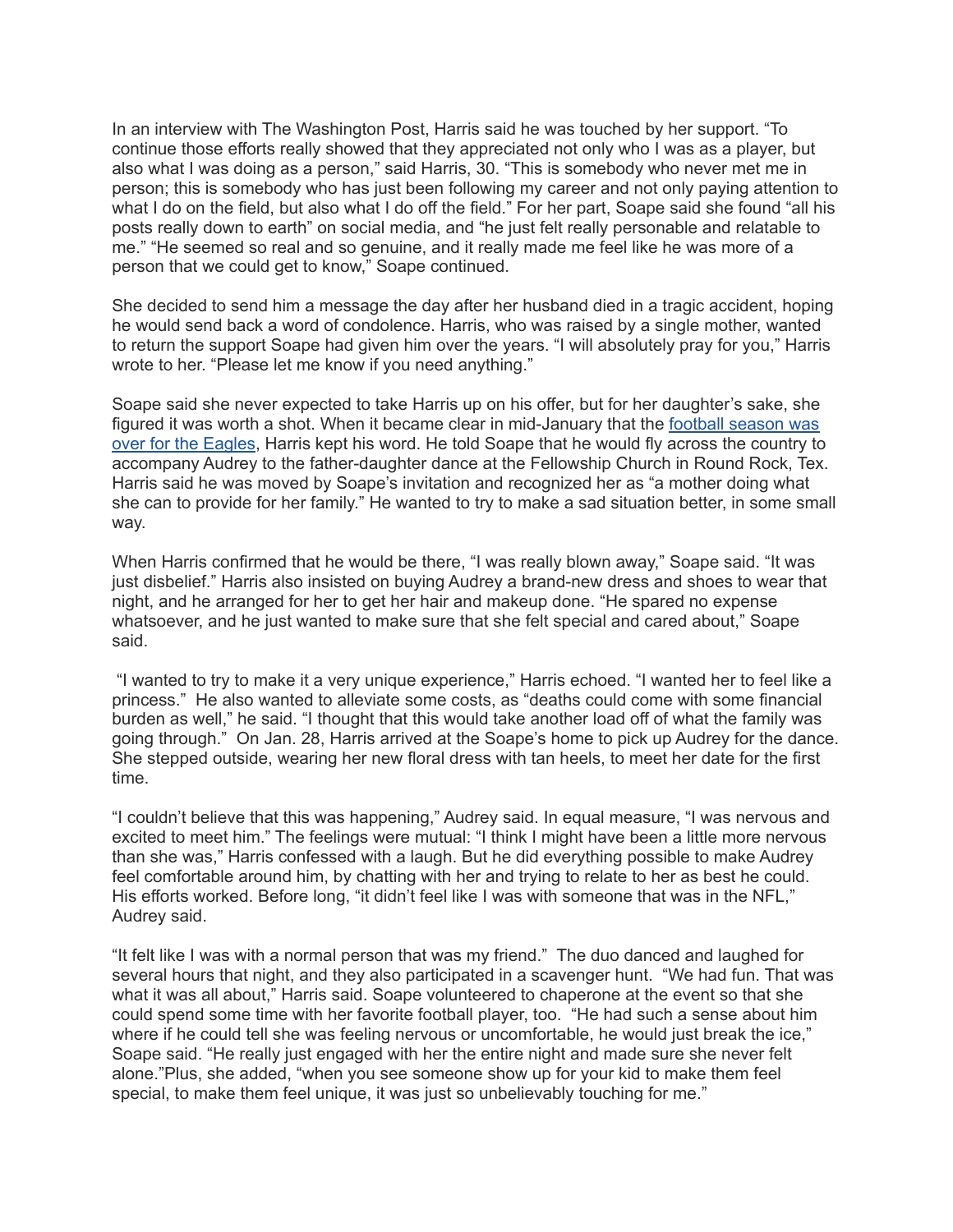For Harris, ensuring Audrey felt special and supported was his top priority that evening. "I just wanted to try to help her cope through that experience without her father being there," he said. "I had people in my life, sometimes complete strangers, that were very supportive of me, so I wanted to do that for her." Harris hopes his presence at the dance demonstrated to Audrey and others that "you can one day potentially be a support system to someone else," he said. "You don't have to know somebody to help them."

NBC Interview of Anthony Harris and the Soape Family <https://www.youtube.com/watch?v=p14lUi8i4iM>

#### **Leader Summary:**

Harris is an incredible story of a star NFL player being aware of and grateful for the kindness he has received in his life, and living with determination in passing forward acts of kindness to others. Hopefully, this story will inspire us to consider how we can live with kindness.

**Discussion Question Options:** *(discussion prompts / answers are in parentheses)* Before beginning our discussion, let's read over the virtues and their definitions, found in the online lesson as a separate document.

1. What first established the connection between Harris and the Soape family? (Mrs. Soape reached out to Harris letting him know that they were praying for his well-being during the pandemic and continued to reach out to him with messages of support and encouragement.)

How did Harris view this outreach from the Soape family as something different than the normal fan posts? (Harris said it was obvious that they **cared** more about him as a person and not just as a player.)

Although we typically don't think about the difficulties of being a star athlete, do you think Harris has a point that a star performer in any field may come to believe that people only care about their ability to perform and don't care about them as a person?

2. How did Audrey's mother live with **determination** in striving to help her? (Mrs. Soape was completely committed to finding the right person to take her daughter to the daddy daughter dance and went as far as asking an NFL player!)

How did Harris live with **determination** in the story? (Harris was completely committed to making the night special for Audrey)

3. Anthony Harris and the Soape family have very different backgrounds and life experiences yet they have come together and created a real sense of **solidarity** in having a unity of spirit and purpose with each other. Let's talk more about how they created this bond.

Both Harris and the Soape family commit to do something to help each other during different times of need. What was that? (they both committed to praying for each other)

What life situation do Harris and the children share? (Harris was raised by a single mom and now the Soape children are now being raised by a single mom)

What attitude toward others do Harris and the Soape family share? (They both want to **care** and help others in need)